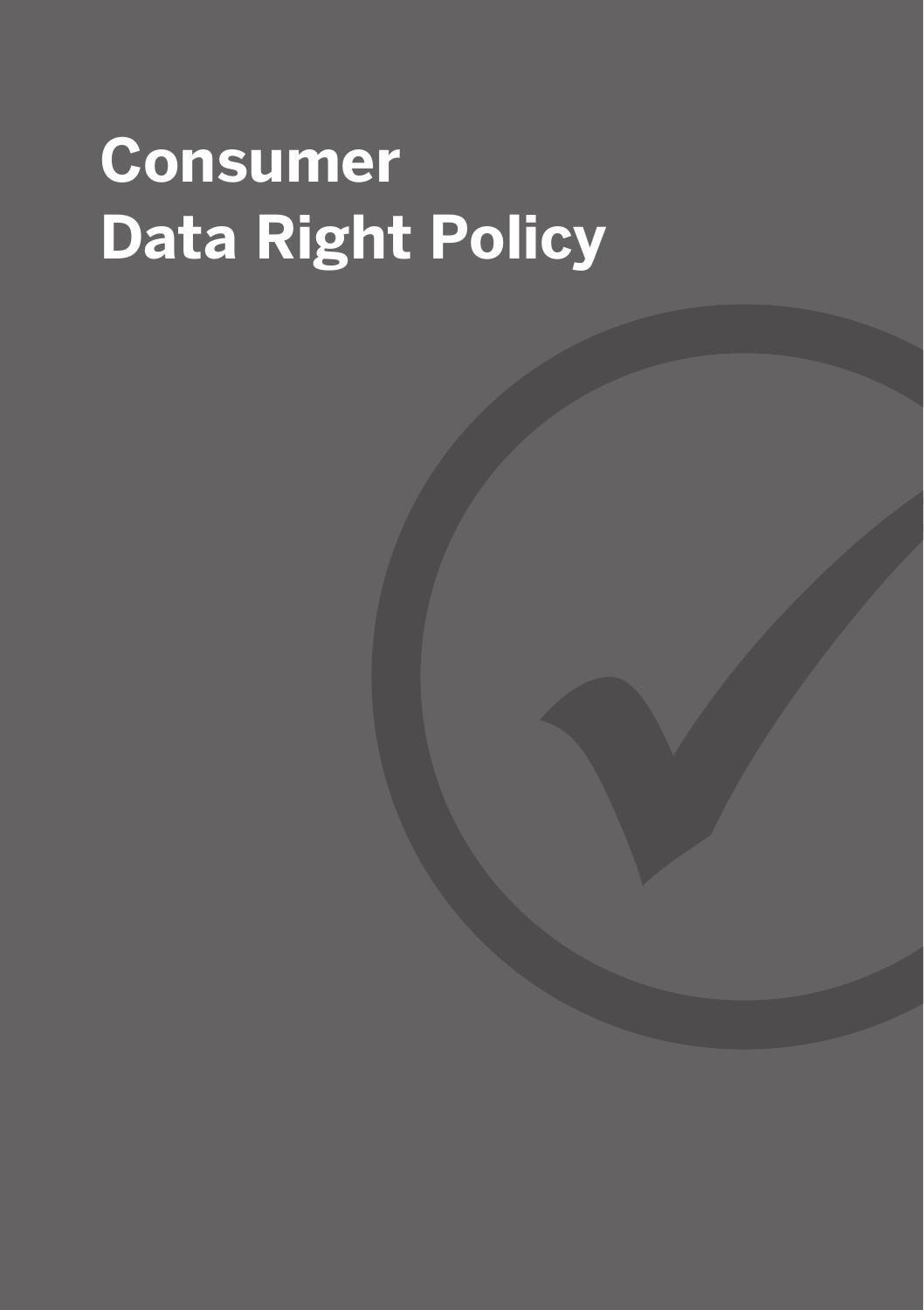### **About us**

Teachers Mutual Bank Limited is one of Australia's largest mutual banks and operates through the five divisions mentioned below. We conduct business throughout Australia, with our headquarters located in Homebush, NSW, and 8 other offices across the country. We directly employ over 600 people.

We are a member of the Global Alliance for Banking on Values (GABV), a global network of banking organisations deeply committed to creating positive change in society as a whole. As a values-based business, we are a signatory to the GABV Kathmandu Pledge. Using ethical, sustainable and socially responsible practices is something our members have come to expect and appreciate. Being responsible and ethical are part of our core promise to members and society. In 2020, for the seventh year running, We were named one of the World's Most Ethical Companies by the Ethisphere Institute. This recognition honours superior achievements in transparency, integrity, ethics and compliance and underscores an honouree's commitment to leading with integrity and prioritising ethical business practices.

### **This Policy**

This Consumer Data Right Policy explains how we manage CDR data.

It is relevant for our members and customers, who have products and services via the following divisions:

- Firefighters Mutual Bank
- Health Professionals Bank
- Teachers Mutual Bank
- UniBank
- Hiver Bank

### **Meaning of words**

In this policy, the following applies:

"CDR" means the Consumer Data Right;

"CDR data" means data we hold that can be requested by you under the CDR legislation and rules;

"we", "us" and "our" means Teachers Mutual Bank Limited ABN 30 087 650 459 AFSL/Australian Credit Licence 238981; and

"you" and "your" includes our members and customers.

1 Our commitment<br>We value your trust in us. It is important for us to keep personal information about you secure and confidential. That's why protecting your information and being clear about what we do with it is a vital part of our relationship with you.

Information about how we handle personal information generally is available in our [Privacy and Credit](https://www.tmbl.com.au/privacy/privacy-and-credit-reporting-policy)  [Reporting Policy,](https://www.tmbl.com.au/privacy/privacy-and-credit-reporting-policy) a copy of which is available on our website and on request. You should read this policy together with our Privacy and Credit Reporting Policy.

2 The Consumer Data Right<br>The CDR is imposed by law and provides consumers with rights to access data about the products offered and provided by certain data holders.

In the banking sector, the CDR is also sometimes referred to as Open Banking.

As a data holder, we are required to share certain data we hold about the products we currently offer and products which you hold with us under the CDR legislation and rules.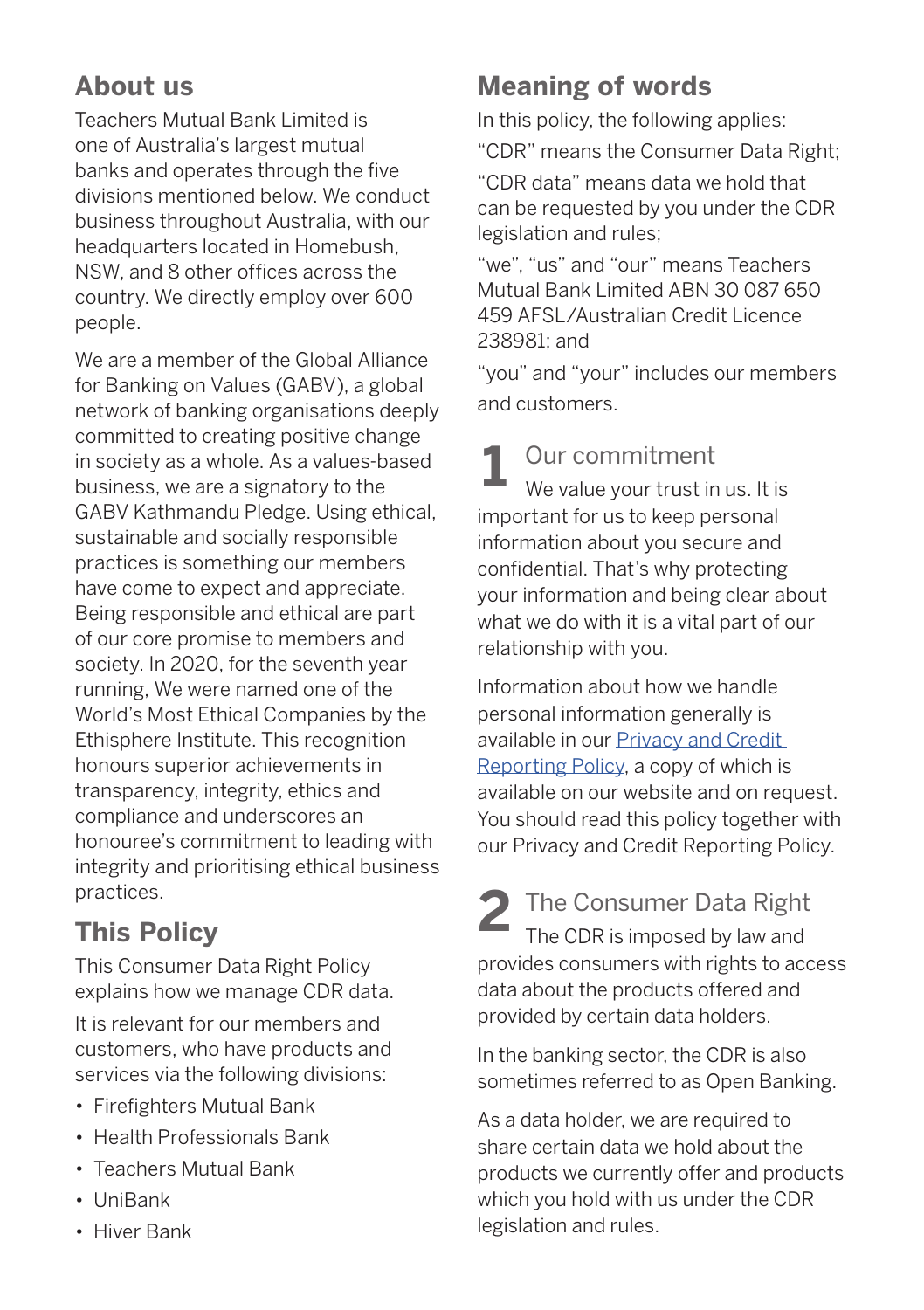You can find out more about the CDR on [our website](https://www.tmbank.com.au/open-banking) and from the Australian Government at<https://www.cdr.gov.au/>

### **3** How can you access your  $\overline{\mathbf{5}}$  CDR data?

You can only access your CDR data through the CDR if you:

- are an individual account holder:
- are at least 18 years of age; and
- have at least one account with us that you can access through internet banking or our mobile app.

You can access your CDR data through service providers accredited to offer services under the CDR (who are called accredited data recipients). A list of accredited data recipients can be obtained online at [https://www.cdr.gov.](https://www.cdr.gov.au/find-a-provider) [au/find-a-provider.](https://www.cdr.gov.au/find-a-provider)

You will need to give an accredited data recipient your consent to collect your CDR data from us and they will then notify us of your consent so that we can confirm your consent with you before we begin sharing your CDR data with them. When we confirm your consent, we will ask you to check the details of what you are consenting to and require that you verify your identity and consent using a One-Time Password that we send you by SMS or from your security token if you are not registered for SMS One-Time Password.

#### *Important!* **You do not need to use or disclose your internet banking password when providing your consent to share your CDR data.**

You can withdraw or amend your consent at any time through the CDR dashboard in Internet Banking. To access the dashboard, go the self-service

menu and then select "manage data" or by contacting us on 1800 862 265. If you withdraw your consent, we will stop sharing your CDR data with the accredited data recipient.

## **4** What data can you obtain<br>through the CDR?

The CDR data that is available for data sharing with accredited data recipients includes:

- **Customer data** certain data we hold about you such as your name, contact details and occupation (if you are an individual customer) and your organisation profile and contact details (if you are a business customer).
- **Account data** certain data we hold about your account such as your account name, type, balance, number, features, direct debits and scheduled payments and saved payees.
- **Transaction data** certain data we hold about transactions on your account such as the transaction details.
- **Product specific data** certain data we hold about the product the account relates to such as, where relevant to the account, the type, name, price, associated features and benefits, terms and conditions and eligibility requirements.

Data relating to joint accounts is not currently available but will be available in the future.

We only share the CDR data we are required to share under the CDR legislation and rules (required product data and required consumer data). We do not accept requests for additional data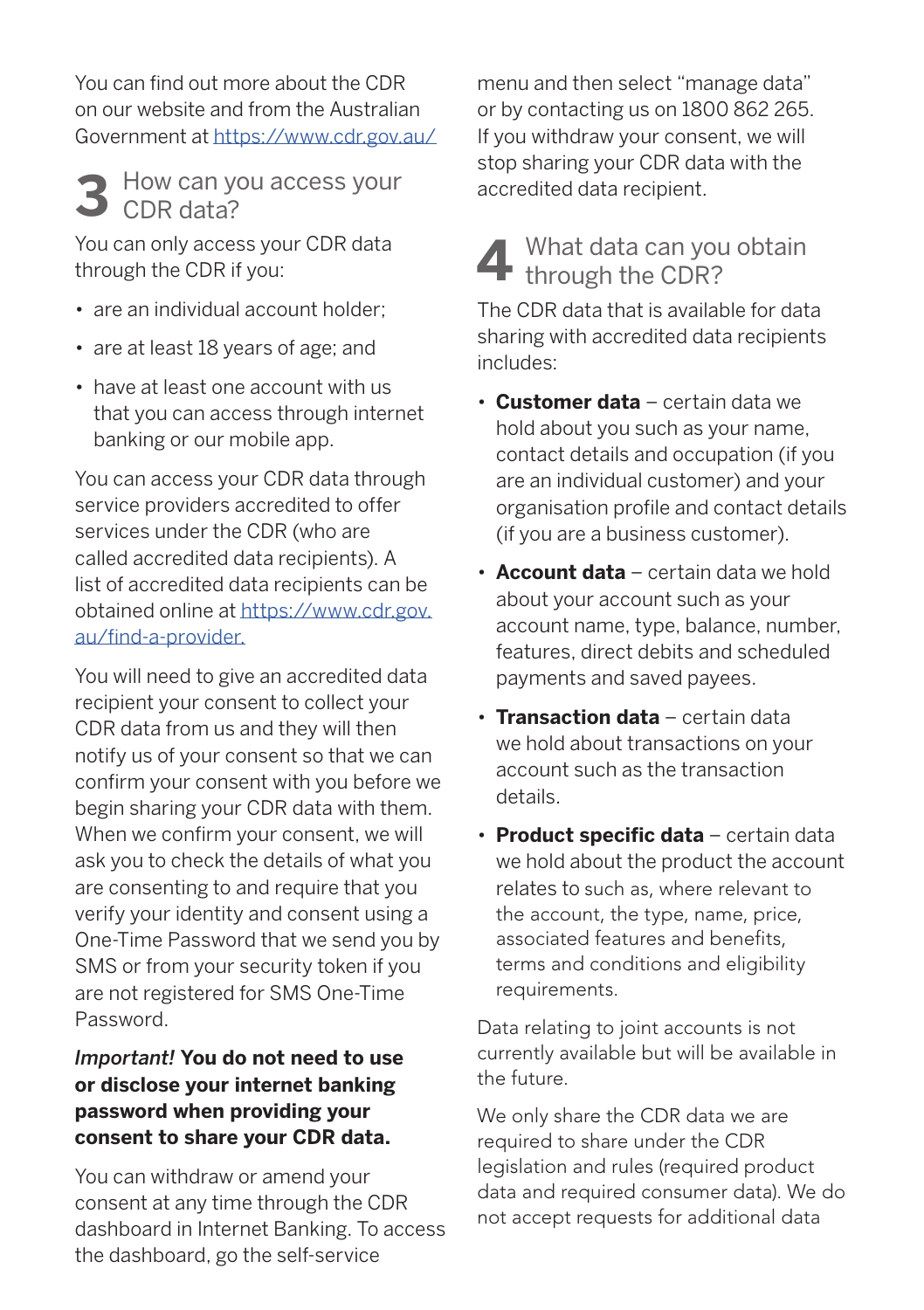we are not required to share (voluntary product data or voluntary consumer data).

Data sharing through the CDR may be unavailable in relation to some types of accounts or during any period in which we have placed restrictions on your account.

**5** Correcting CDR data<br> **5** If you think any of your CDR data is wrong, you can ask us to correct it by contacting us using our contact details at the end of this policy.

We will acknowledge your request to correct your CDR data as soon as possible.

We will give you a written notice, by electronic means, that indicates what we did in response to your request and if we did not think it appropriate to correct the CDR data or include a statement with the CDR data as a result of your request we will tell you why.

We will not charge you any fee in relation to a request that we correct your CDR data.

## **6** Making a complaint

You can make a complaint about our treatment of your CDR data by contacting us using the details set out at the end of this policy. We will deal with the matter via our internal complaints processes – see the [Complaints resolution](https://www.tmbank.com.au/complaints) page on our website for more information.

If an issue has not been resolved to your satisfaction, you can lodge a complaint with the Australian Financial Complaints Authority (AFCA) or the Office of the Australian Information Commissioner (OAIC):

#### Australian Financial Complaints Authority (AFCA)

AFCA provides fair and independent financial services complaint resolution that is free to consumers.

Website: [www.afca.org.au](http://www.afca.org.au)

Email: info@afca.org.au

Phone: 1800 931 678 (free call)

Mail: GPO Box 3, Melbourne VIC 3001

Note: Time limits may apply to complain to AFCA, so you should act promptly or otherwise consult their website to find out if or when the time limit relevant to your circumstances expires.

#### Office of the Australian Information Commissioner (OAIC)

If you are an individual or a small businesses with an annual turnover of \$3 million or less, and you think a CDR provider has mishandled your CDR data, you can lodge a complaint with OAIC for free.

Website:[https://www.oaic.gov.au/](https://www.oaic.gov.au/consumer-data-right/cdr-complaints/) [consumer-data-right/cdr-complaints/](https://www.oaic.gov.au/consumer-data-right/cdr-complaints/) 

| Email: enquiries@oaic.gov.au        |
|-------------------------------------|
| Phone: 1300 363 992                 |
| Mail: GPO Box 5218, Sydney NSW 2001 |

**7** Amending this policy We may amend this policy at any time. The most current version will be published on our website and is available on request.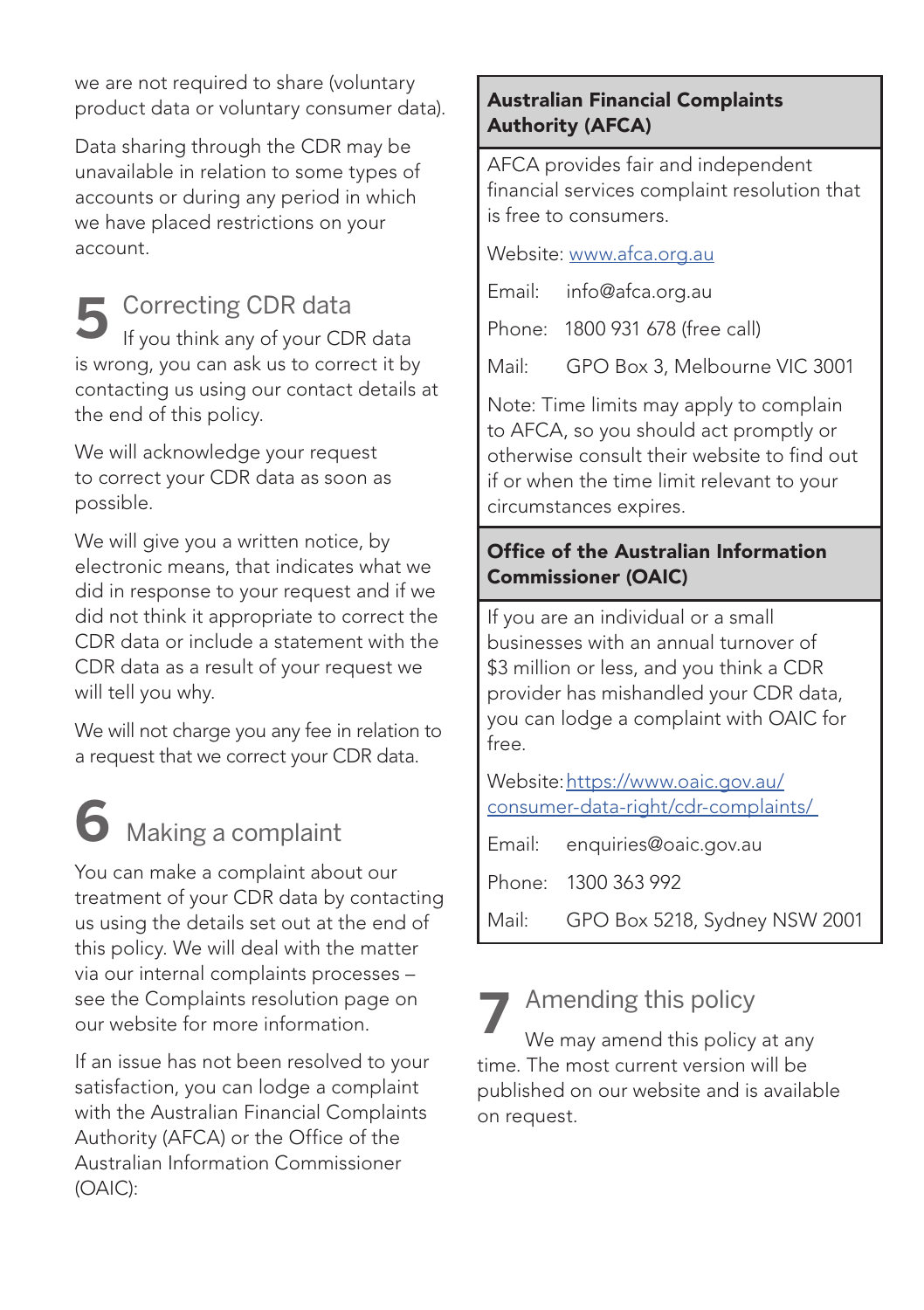## **8** How to contact us or find out more

For all CDR related queries, requests for correction of CDR data, complaints or any other requests, or to request a printed version of this policy, use any of the methods set out below:

Teachers Mutual Bank, Firefighters Mutual Bank, UniBank, Health Professionals Bank and Hiver Bank are divisions of Teachers Mutual Bank Limited ACN 30 087 650 489 AFSL/Australian Credit Licence 238981

- Email: contactus@fmbank.com.au enquiry@hpbank.com.au enquiry@tmbank.com.au enquiry@unibank.com.au support@hiver.bank
- **Fax:** (02) 9704 8205
- **Phone:** 1800 862 265
- Mail: PO Box 7501, Silverwater NSW 2128
- Address: 28-38 Powell Street, Homebush NSW 2140
- Webchat: Available in Internet Banking